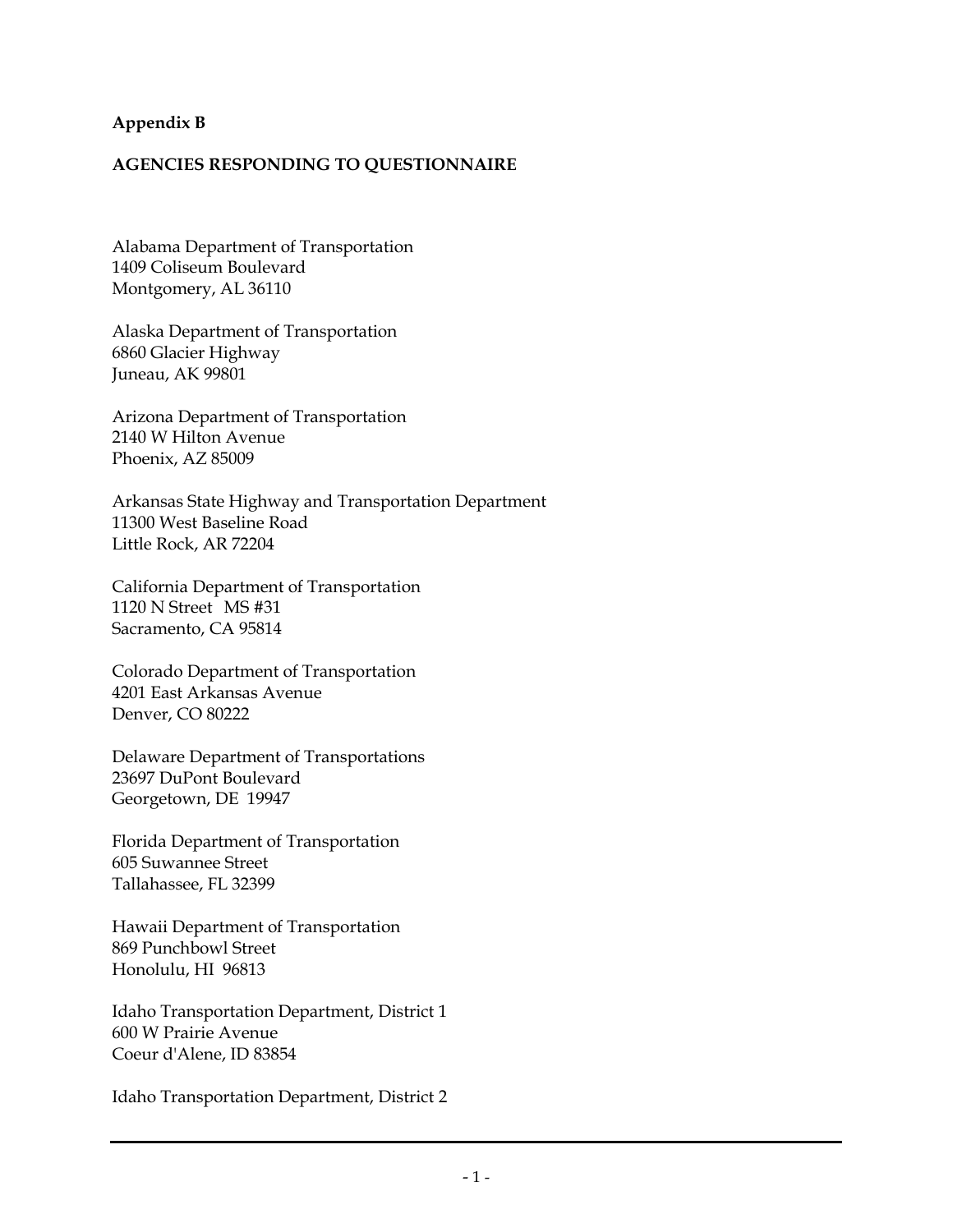2600 Frontage Road Lewiston, ID 83501

Idaho Transportation Department, District 3 8150 Chinden Boulevard Boise, ID 83714

Indiana Department of Transportation 100 N Senate Avenue Indianapolis, IN 46204

Illinois Department of Transportation 201 W Center Court Schaumburg, IL 60196

Iowa Department of Transportation 800 Lincoln Way Ames, IA 50010

Kansas Department of Transportation 700 SW Harrison Street Topeka, KS 66603

Kentucky Transportation Cabinet 200 Mero Street Frankfort, KY 40622

Maryland Department of Transportation - State Highway Administration 7491 Connelley Drive Office of Maintenance Hanover, MD 21076

Michigan Department of Transportation 425 W Ottawa Street Lansing, MI 48933

Minnesota Department of Transportation 3485 Hadley Avenue N Oakdale, MN 55128

Mississippi Department of Transportation 501 N West Street Jackson, MS 39215

Missouri Department of Transportation 1617 Missouri Boulevard Materials Laboratory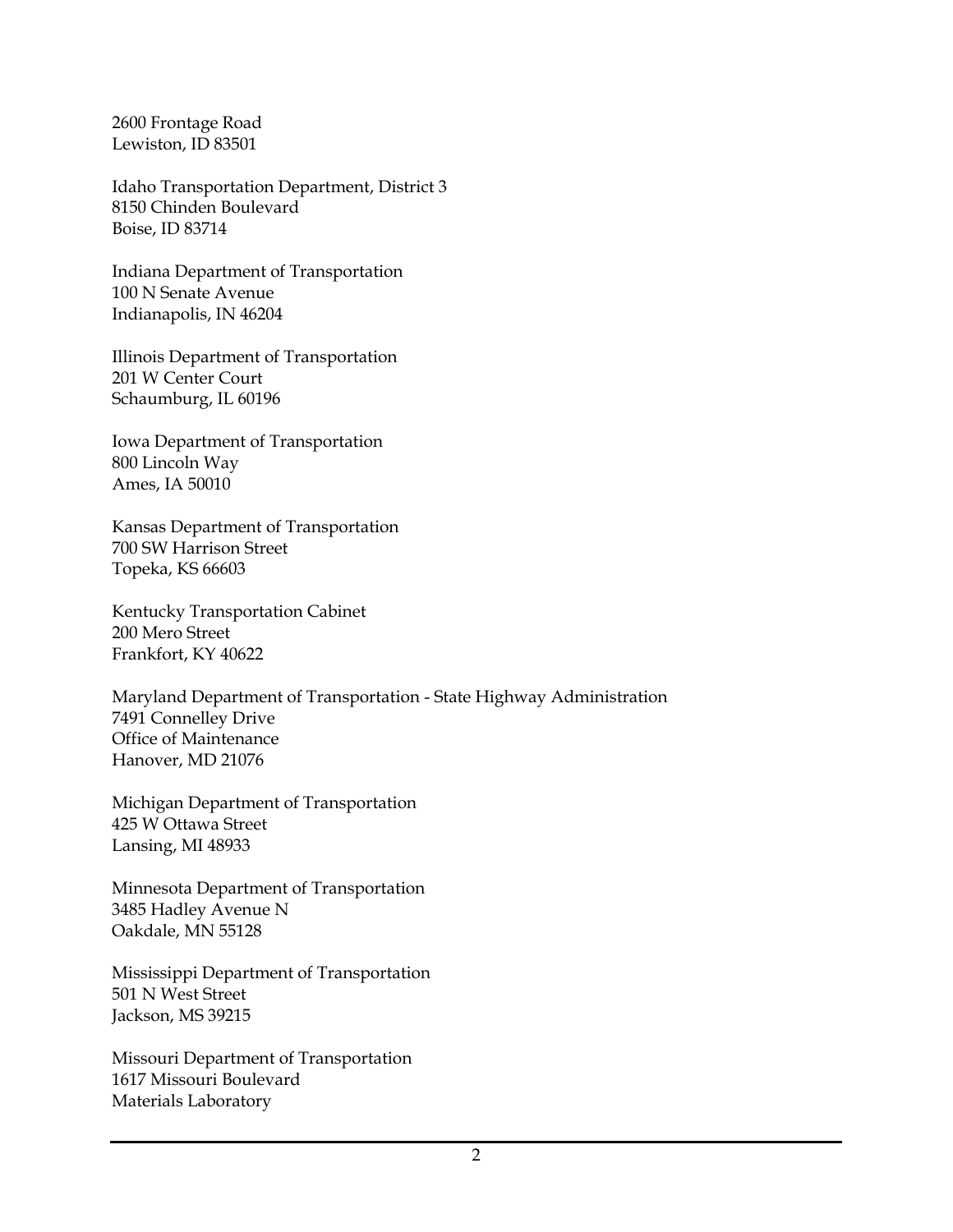Jefferson City, MO 65102

Montana Department of Transportation 2701 Prospect Avenue Helena, MT 59620

Nebraska Department of Roads 1500 Highway 2 Lincoln, NE 68508

Nevada Department of Transportation 1263 South Stewart Street Carson City, NV 89712

New Hampshire Department of Transportation 7 Hazen Drive Concord, NH 3301

New Mexico Department of Transportation 1120 Cerrillos Road Santa Fe, NM 87506

New York State Department of Transportation 50 Wolf Road Albany, NY 12232

North Carolina Department of Transportation 4809 Beryl Road Raleigh, NC 27609

North Dakota Department of Transportation 300 Airport Rd Bismarck, ND 58504

Ohio Department of Transportation 1980 West Broad Street Columbus, OH 43223

Pennsylvania Department of Transportation 400 North Street Harrisburg PA 17105

South Dakota Department of Transportation 700 E Broadway Avenue Pierre, SD 57501

Tennessee Department of Transportation